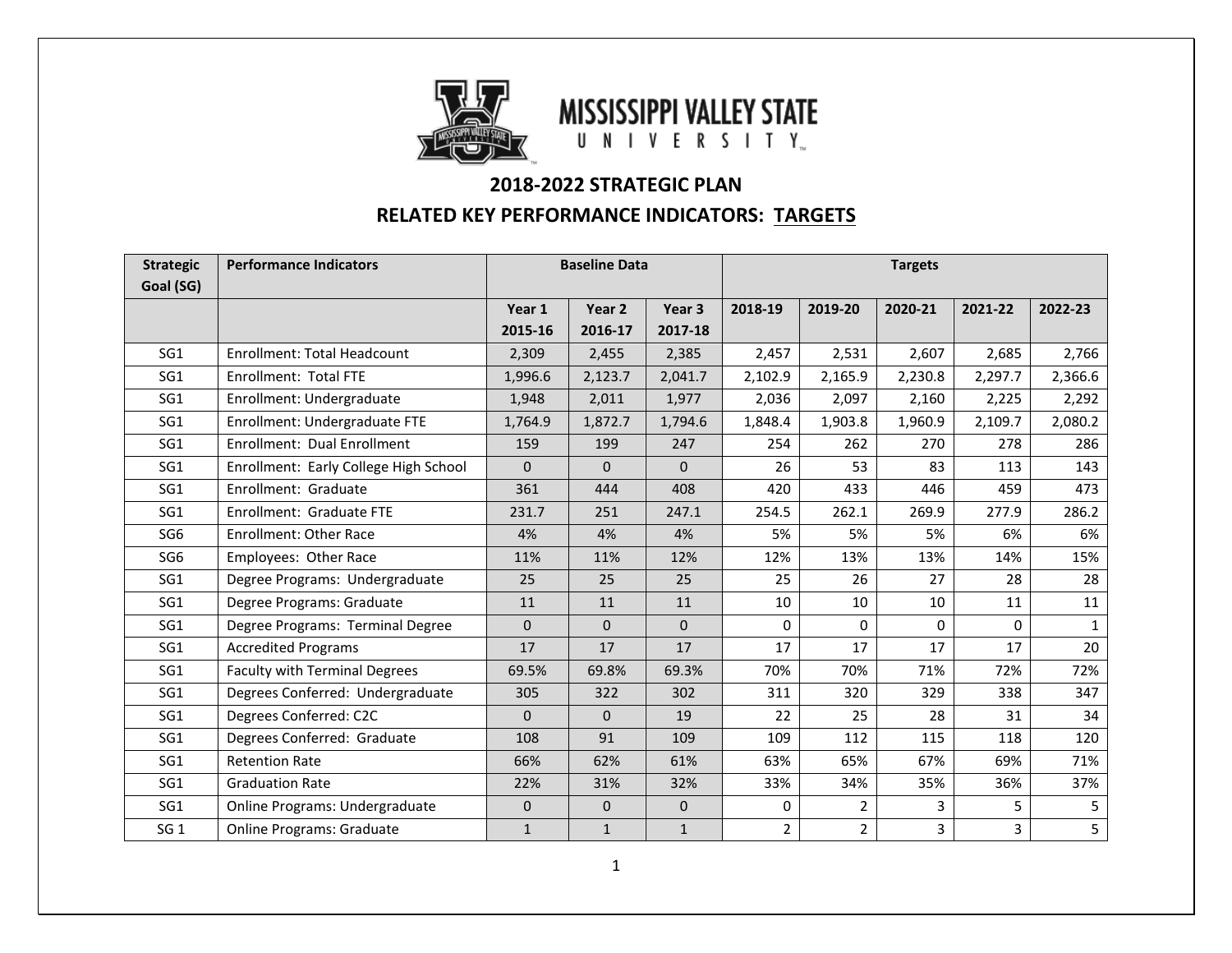| <b>Strategic</b><br>Goal (SG) | <b>Performance Indicators</b>                                        | <b>Baseline Data</b> |                   |                              | <b>Targets</b> |              |              |              |              |  |
|-------------------------------|----------------------------------------------------------------------|----------------------|-------------------|------------------------------|----------------|--------------|--------------|--------------|--------------|--|
|                               |                                                                      | Year 1<br>2015-16    | Year 2<br>2016-17 | Year <sub>3</sub><br>2017-18 | 2018-19        | 2019-20      | 2020-21      | 2021-22      | 2022-23      |  |
| SG <sub>1</sub>               | Off-campus sites                                                     | 3                    | 3                 | 3                            | 3              | 3            |              | 3            | 3            |  |
| SG <sub>2</sub>               | Number of Online Databases                                           | 52                   | 52                | 52                           | 51             | 53           | 55           | 57           | 60           |  |
| SG <sub>2</sub>               | <b>Student Satisfaction (Overall)</b>                                | 3.87/5.00            | 3.98/5.0          | 3.67/5.00                    | 3.90/5.00      | 4.00/5.00    | 4.00/5.00    | 4.25/5.00    | 4.50/5.00    |  |
| SG <sub>3</sub>               | <b>Information Literacy Sessions</b>                                 | 15                   | 85                | 22                           | 30             | 35           | 40           | 45           | 50           |  |
| SG4                           | Praxis II Passage Rates                                              | 100%                 | 100%              | 100%                         | 100%           | 100%         | 100%         | 100%         | 100%         |  |
| SG4                           | <b>Elementary Education Graduates</b>                                | $\overline{2}$       | 3                 | 0                            | 3              | 7            | 8            | 8            | 8            |  |
| SG <sub>6</sub>               | <b>SWAC Titles</b>                                                   | $\mathbf{1}$         | $\Omega$          | $\mathbf{1}$                 | $\mathbf{1}$   | $\mathbf{1}$ |              | 1            | $\mathbf{1}$ |  |
| SG <sub>6</sub>               | Nine sports teams will participate in<br>SWAC Championships annually | 13                   | 11                | 12                           | 9              | 9            | 9            | 9            | 9            |  |
| SG <sub>6</sub>               | All sports teams will meet NCAA APR<br>four year average of 930      | 15                   | 15                | 15                           | 15             | 15           | 15           | 15           | 15           |  |
| SG <sub>7</sub>               | Proposal submissions for external<br>funding                         | 20                   | 28                | 19                           | 25             | 25           | 25           | 25           | 25           |  |
| SG1                           | Number of research partnerships or<br>collaborations                 | <b>NA</b>            | <b>NA</b>         | $\mathbf{1}$                 | $\mathbf{1}$   | $\mathbf{1}$ | $\mathbf{1}$ | $\mathbf{1}$ | $\mathbf{1}$ |  |
| SG7                           | Corp., Bus., & Foundation Constituents                               | \$627,542            | \$578,053         | \$430,289                    | \$494,832      | \$569,057    | \$625,963    | \$688,559    | \$757,415    |  |
| SG7                           | Alumni Giving                                                        | \$494,595            | \$272,877         | \$320,905                    | \$369,041      | \$424,397    | \$466,837    | \$513,521    | \$564,873    |  |
| SG7                           | <b>Organization Giving</b>                                           | \$63,702             | \$84,232          | \$62,037                     | \$71,343       | \$78,477     | \$86,325     | \$94,958     | \$104,454    |  |
| SG7                           | Non-Alumni Individual Giving                                         | \$70,819             | \$76,609          | \$77,183                     | \$84,901       | \$93,391     | \$102,730    | \$113,003    | \$124,303    |  |

#### **Explanation of Terms**

**Accredited Programs** – Number of programs with current program-level accreditation status

**Alumni Giving**- The annual amount of giving by MVSU alumni

**APR** - Academic Progress Rate holds institutions accountable for the academic progress of their student-athletes through a team based metric that accounts for the eligibility and retention of each student-athlete on athletics scholarship for each academic term.

**Corporate, Business, and Foundation Constituents** – The annual amount of giving by corporate, business, and foundation constituents

**Degree Programs: Graduate** – Number of graduate programs for which students can earn master's degrees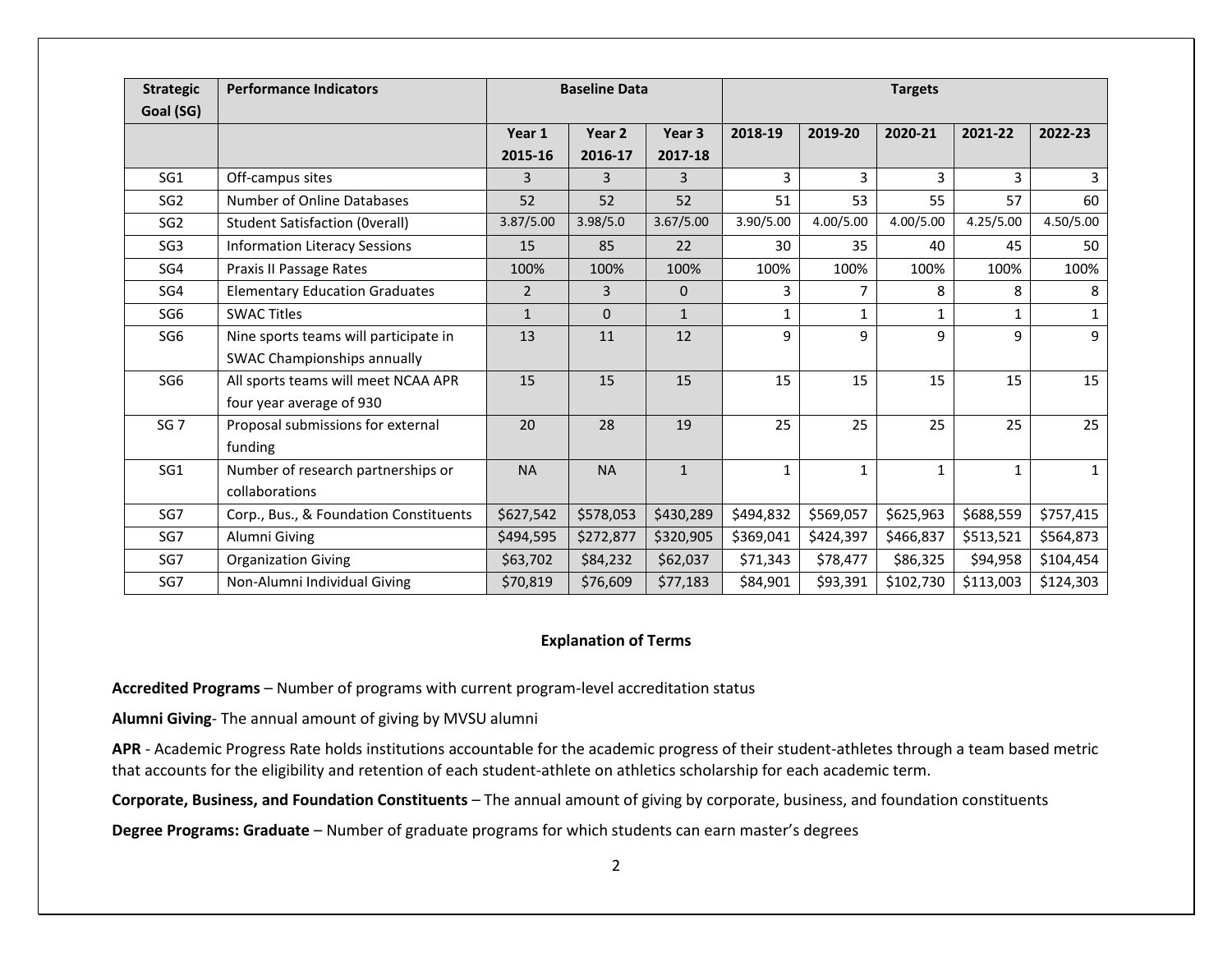**Degree Programs: Terminal Degree** – The highest degree that can be earned in a specific discipline; typically a doctoral level degree

**Degree Programs: Undergraduate**- Number of undergraduate programs for which students can earn bachelor's degrees

**Degrees Conferred: C2C** – The number of undergraduate degrees conferred as a result of participating in the C2C/University Studies program

**Degrees Conferred: Graduate** – The number of undergraduate degrees conferred during the academic year

**Degrees Conferred: Undergraduate** – The number of undergraduate degrees conferred during the academic year

**Elementary Education Graduates** – The number of undergraduate Elementary Education graduates

**Employees: Other Race**- Percentage of non-African American, non-African decent employees that includes White, Hispanic, Asian, American Indian, Native Hawaiian, Pacific Islander, and Alaskan racial groups.

**Enrollment : Dual Enrollment**- The unduplicated number of high school students enrolled at the University while simultaneously enrolled in high school

**Enrollment: Early College High School**- The unduplicated number of high school students, participating in a formal early college program, enrolled at the University while simultaneously enrolled in high school

**Enrollment: Graduate FTE-** Graduate FT is derived by taking the sum of all undergraduate credit hours and diving by 12

**Enrollment: Graduate**-Unduplicated headcount of unduplicated graduate students enrolled in at least one credit hour course during the fall semester

**Enrollment: Other Race**- Percentage of non-African American, non-African decent students that includes White, Hispanic, Asian, American Indian, Native Hawaiian, Pacific Islander, and Alaskan racial groups.

**Enrollment: Total FTE**- Fall semester Total FTE =Undergraduate FTE + Graduate FTE

**Enrollment: Total Headcount**- Actual unduplicated number of undergraduate and graduate students enrolled in at least one credit hour course during the fall semester

**Enrollment: Undergraduate FTE** – Undergraduate FTE is derived by taking the sum of all undergraduate credit hours and diving by 15

**Enrollment: Undergraduate**- Headcount of unduplicated undergraduate students enrolled in at least one credit hour course during the fall semester

**Faculty with Terminal Degrees** – The percentage of full-time faculty that have earned terminal degrees in their disciplines

**FTE:** Acronym for "Full-Time Equivalent"; Undergraduate FTE is derived by taking the sum of all undergraduate credit hours and diving by 15; Graduate FTE is derived by taking the sum of all undergraduate credit hours and diving by 12

**Graduation Rate:** The percentage of the cohort of first-time, full-time freshmen who graduate within six years of enrollment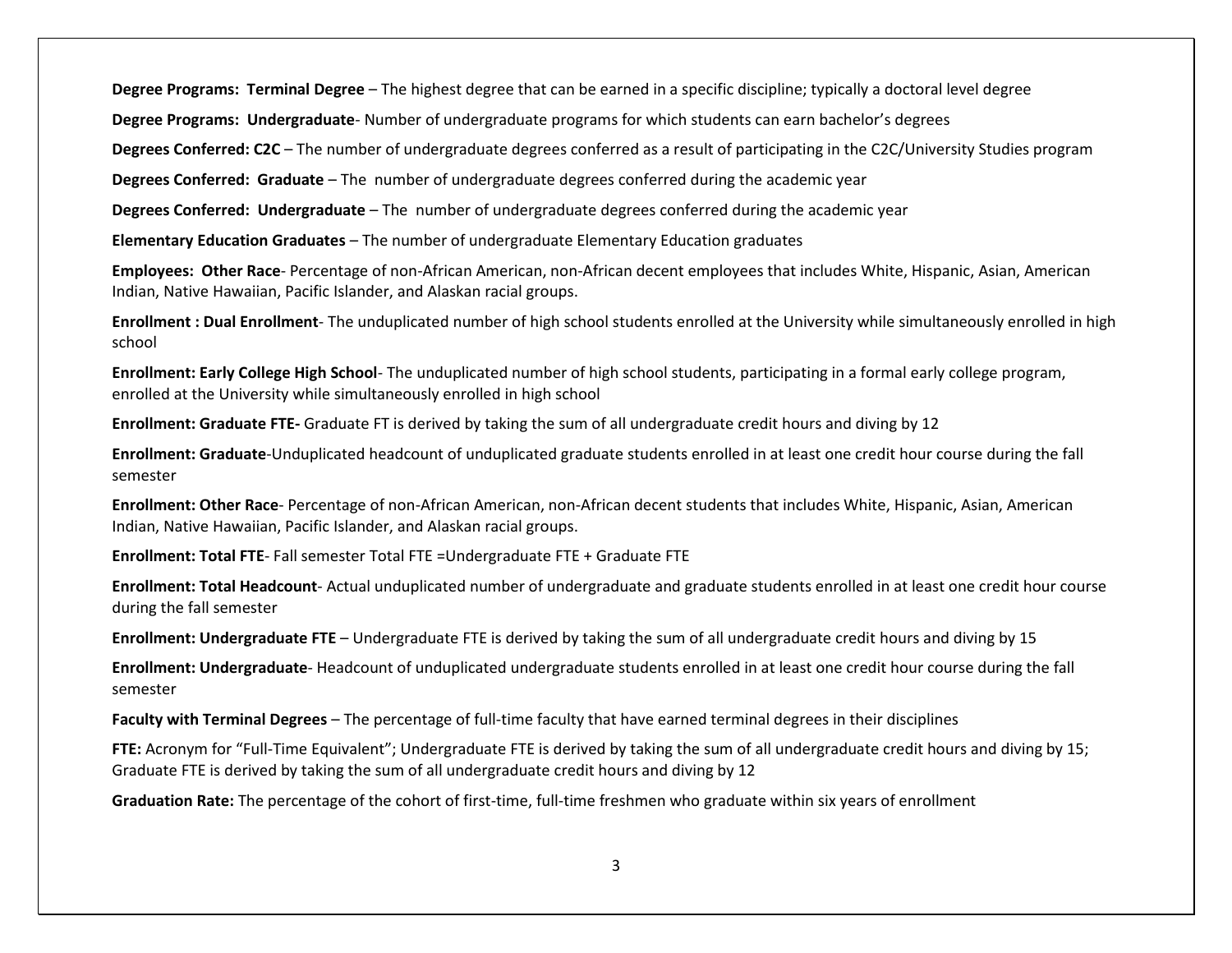**Information Literacy Sessions**- Library led instruction that train students how to recognize, locate, evaluate and use information effectively either through one-shot or 2-day instructional sessions.

**Non-Alumni Individual Giving** – The annual amount of non-alumni giving

**Off-campus sites**- The number of SACSCOC approved off-site locations where courses are taught

**On-Campus Clubs/Organizations** – The number of registered on-campus clubs and organizations for students

**Online Databases** – The number of searchable library databases accessible online, both on-campus and off-campus, that are used for conducting research in discipline-specific degree programs

**Online Programs: Graduate**- The number of graduate programs taught 100% online

**Online Programs: Undergraduate**- The number of undergraduate programs taught 100% online

**Organization Giving**- The annual amount of organization giving

**Praxis II Passage Rates**- The percentage of teacher education majors who pass the Praxis II exam

**Retention Rate:** The percentage of the cohort of first-time, full-time freshmen who return to the University the subsequent fall semester

**Student Satisfaction** (0verall)- The mean rating of students' level of satisfaction with overall campus services

**SWAC Championships:** Teams that advance to participate in the conference tournament after the regular season has ended. The tournament champion will represent the SWAC in the NCAA Regionals and or NCAA National Championships.

**SWAC Titles:** Win or share the regular season champions (play before the conference tournament begins).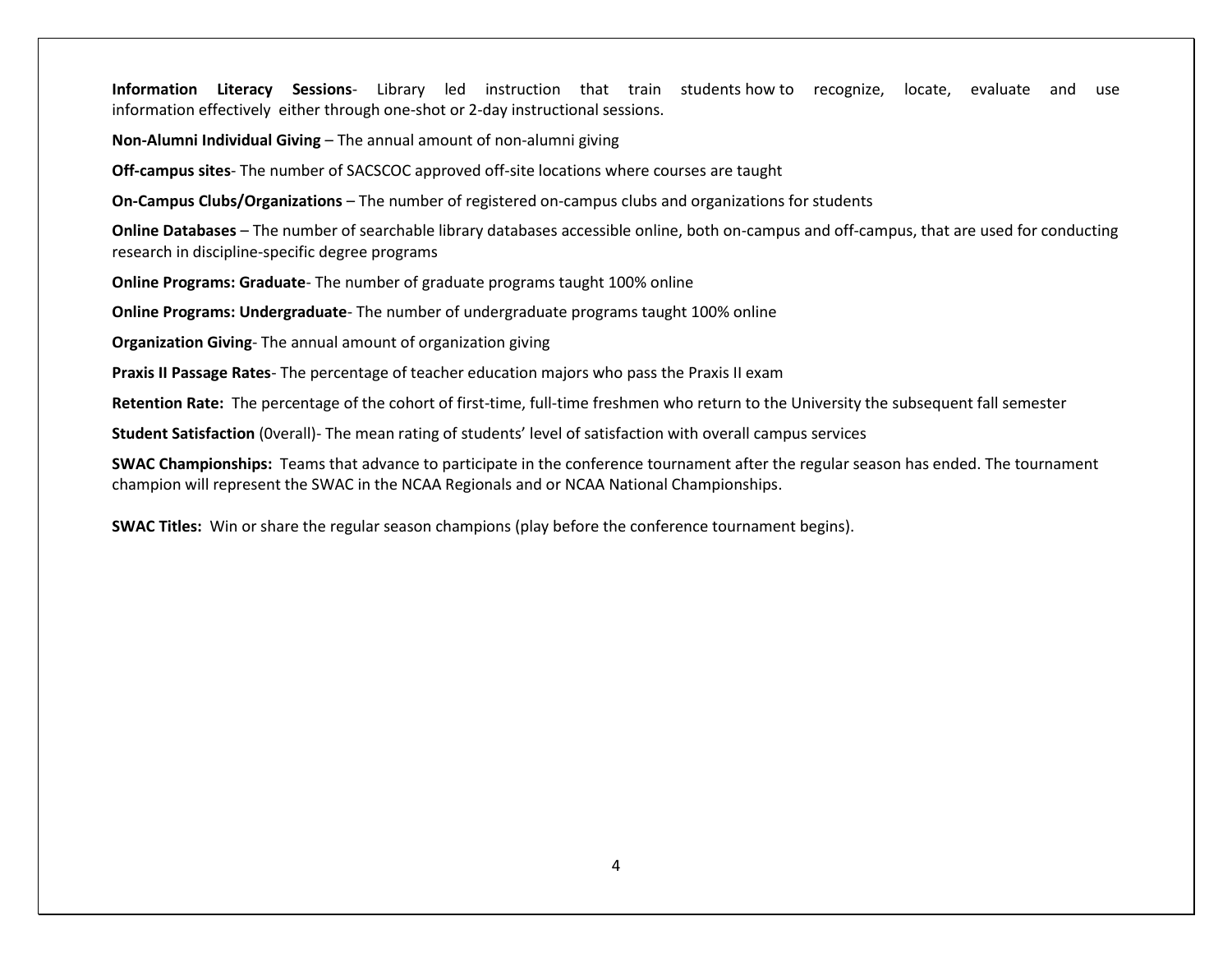### **RELATED KEY PERFORMANCE INDICATORS: OUTCOMES**

| <b>Strategic</b> | <b>Performance Indicators</b>         | <b>Baseline Data</b> |                |              | <b>Outcomes</b> |         |         |         |         |
|------------------|---------------------------------------|----------------------|----------------|--------------|-----------------|---------|---------|---------|---------|
| Goal (SG)        |                                       |                      |                |              |                 |         |         |         |         |
|                  |                                       | Year 1               | Year 2         | Year 3       | 2018-19         | 2019-20 | 2020-21 | 2021-22 | 2022-23 |
|                  |                                       | 2015-16              | 2016-17        | 2017-18      |                 |         |         |         |         |
| SG1              | <b>Enrollment: Total Headcount</b>    | 2,309                | 2,455          | 2,385        |                 |         |         |         |         |
| SG1              | Enrollment: Total FTE                 | 1,996.6              | 2,123.7        | 2,041.7      |                 |         |         |         |         |
| SG1              | Enrollment: Undergraduate             | 1,948                | 2,011          | 1,977        |                 |         |         |         |         |
| SG1              | Enrollment: Undergraduate FTE         | 1,764.9              | 1,872.7        | 1,794.6      |                 |         |         |         |         |
| SG1              | Enrollment: Dual Enrollment           | 159                  | 199            | 247          |                 |         |         |         |         |
| SG1              | Enrollment: Early College High School | $\Omega$             | $\Omega$       | $\Omega$     |                 |         |         |         |         |
| SG1              | Enrollment: Graduate                  | 361                  | 444            | 408          |                 |         |         |         |         |
| SG1              | Enrollment: Graduate FTE              | 231.7                | 251            | 247.1        |                 |         |         |         |         |
| SG <sub>6</sub>  | <b>Enrollment: Other Race</b>         | 4%                   | 4%             | 4%           |                 |         |         |         |         |
| SG <sub>6</sub>  | Employees: Other Race                 | 11%                  | 11%            | 12%          |                 |         |         |         |         |
| SG1              | Degree Programs: Undergraduate        | 25                   | 25             | 25           |                 |         |         |         |         |
| SG1              | Degree Programs: Graduate             | 11                   | 11             | 11           |                 |         |         |         |         |
| SG1              | Degree Programs: Terminal Degree      | $\mathbf{0}$         | $\Omega$       | $\Omega$     |                 |         |         |         |         |
| SG1              | <b>Accredited Programs</b>            | 17                   | 17             | 17           |                 |         |         |         |         |
| SG1              | <b>Faculty with Terminal Degrees</b>  | 69.5%                | 69.8%          | 69.3%        |                 |         |         |         |         |
| SG1              | Degrees Conferred: Undergraduate      | 305                  | 322            | 302          |                 |         |         |         |         |
| SG1              | Degrees Conferred: C2C                | $\mathbf{0}$         | $\mathbf{0}$   | 19           |                 |         |         |         |         |
| SG1              | Degrees Conferred: Graduate           | 108                  | 91             | 109          |                 |         |         |         |         |
| SG1              | <b>Retention Rate</b>                 | 66%                  | 62%            | 61%          |                 |         |         |         |         |
| SG1              | <b>Graduation Rate</b>                | 22%                  | 31%            | 32%          |                 |         |         |         |         |
| SG1              | Online Programs: Undergraduate        | $\mathbf{0}$         | $\mathbf{0}$   | 0            |                 |         |         |         |         |
| SG <sub>1</sub>  | <b>Online Programs: Graduate</b>      | $\mathbf{1}$         | $\mathbf{1}$   | $\mathbf{1}$ |                 |         |         |         |         |
| SG1              | Off-campus sites                      | 3                    | $\overline{3}$ | 3            |                 |         |         |         |         |
| SG <sub>2</sub>  | Number of Online Databases            | 52                   | 52             | 52           |                 |         |         |         |         |
| SG <sub>2</sub>  | <b>Student Satisfaction (Overall)</b> | 3.87/5.00            | 3.98/5.0       | 3.67/5.00    |                 |         |         |         |         |
| SG <sub>3</sub>  | <b>Information Literacy Sessions</b>  | 15                   | 85             | 22           |                 |         |         |         |         |
| SG4              | Praxis II Passage Rates               | 100%                 | 100%           | 100%         |                 |         |         |         |         |